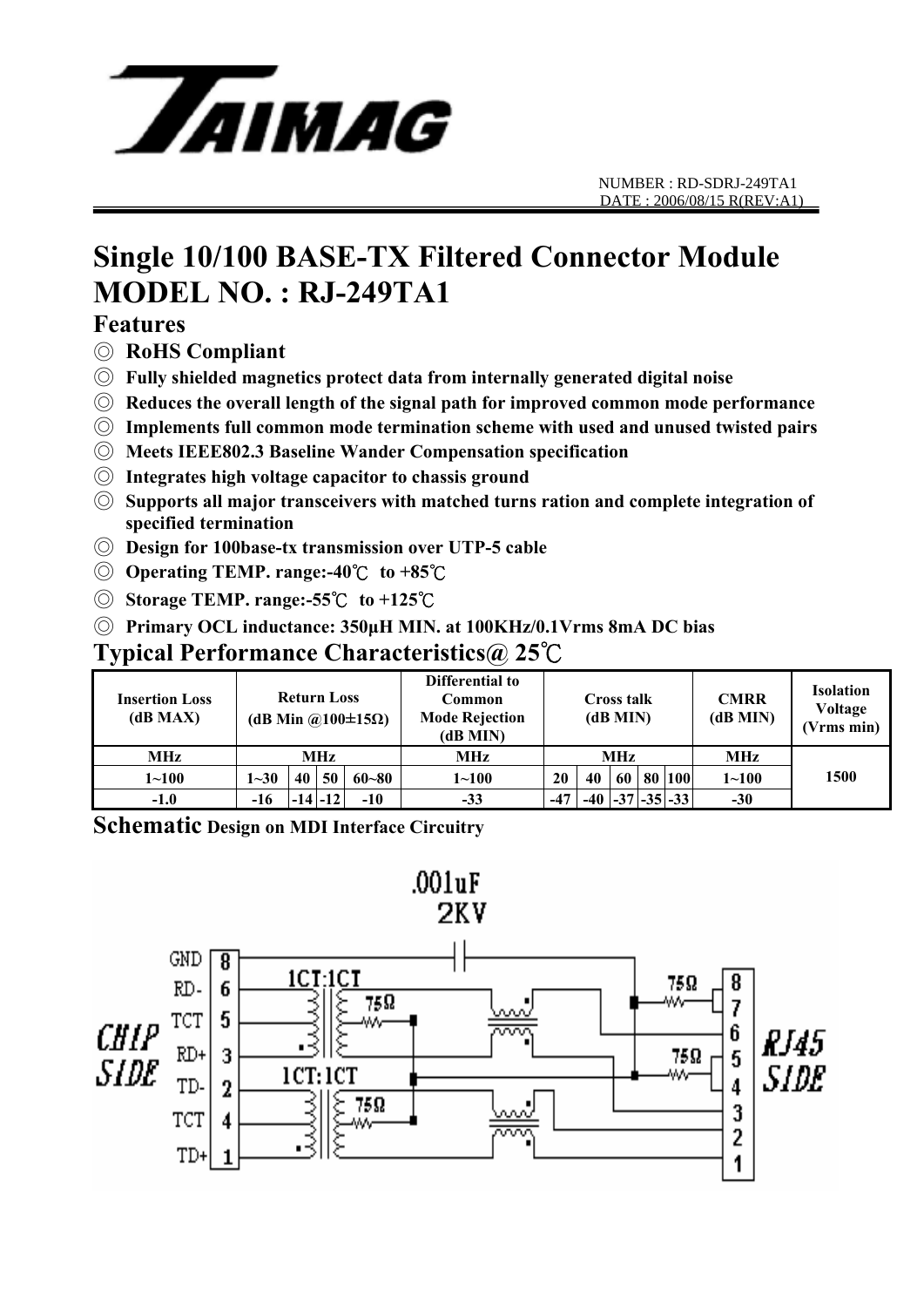

# **MODEL NO. : RJ-249TA1**<br>Dimension: mm<br>TOLE

TOLERANCE:  $\pm 0.15$  (unless otherwise specified)







RECOMMENDED P.C.B LAYOUT COMPONENT SIDE OF BOARD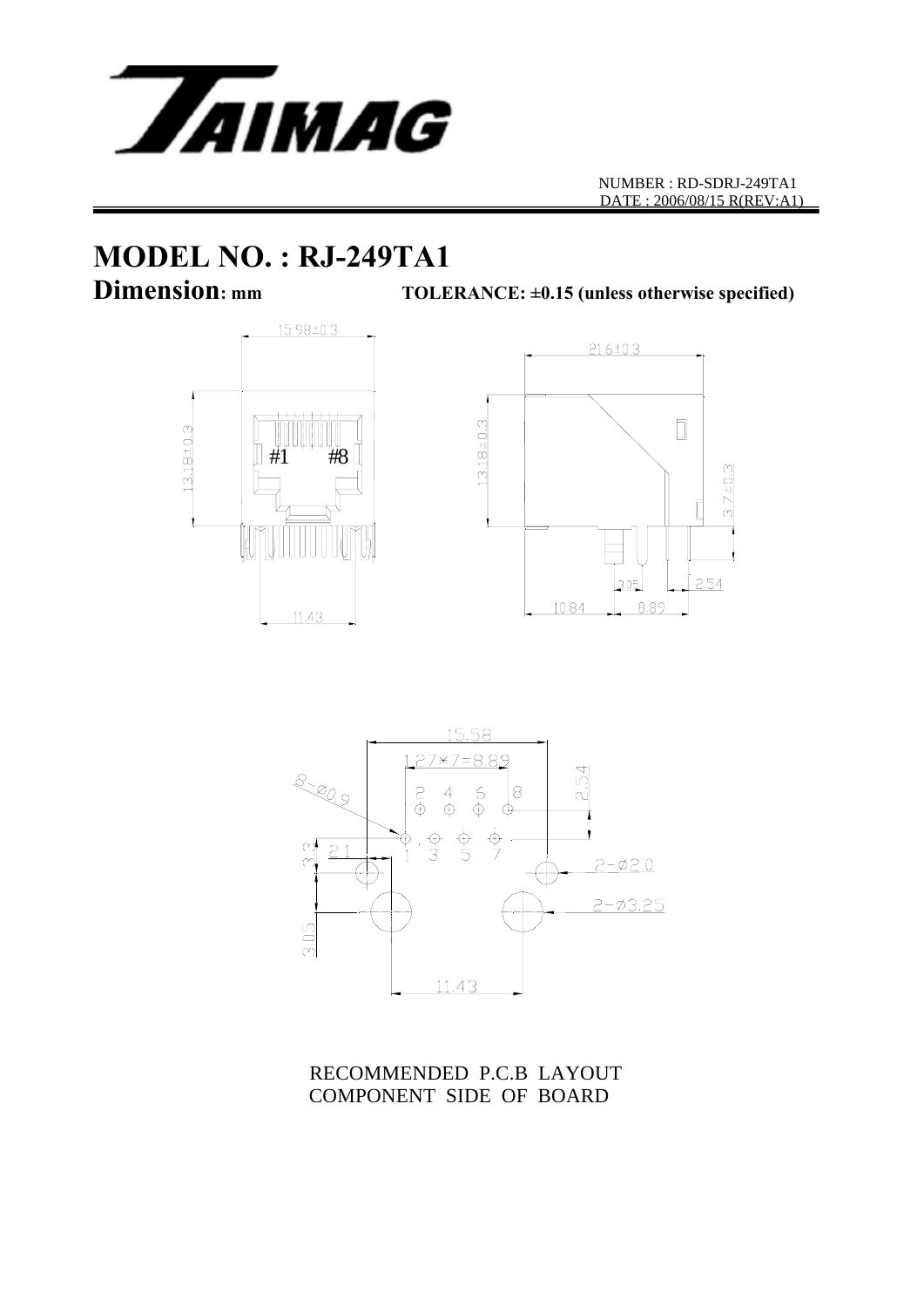

## **MODEL NO. : RJ-249TA1 Ordering Information**



## **Requirements**:

### **1. Design and Construction**

 **Product shall be of design, construction and physical dimensions specified on applicable product drawing.** 

### **2. Materials and Finish**

 **A. Contact:** 

 **RJ Contact : Phosphor Bronze, Thickness=0.30mm** 

 **Finish : Contact Area : 6μ"min. Gold over 50μ"min. Nickel** 

**RJ Joint Contact : SPCC , Thickness=0.3mm** 

 **Finish : 80μ"min. Sn over 50μ"min. Nickel** 

- **B. Plastic Part :** 
	- **(1) Set Housing : Thermoplastic, PA9T, Black UL FILE NO. : E107536 Manufacturer : SHIKONG SYNTHETIC FIBERS CORP. Grade : E202G30BK Flame Class : UL 94V-0**
	- **(2) Insert : Thermoplastic, PBT, Black UL FILE NO. : E107536 Manufacturer : SHIKONG SYNTHETIC FIBERS CORP. Grade : E202G30BK Flame Class : UL 94V-0**
	- **(3) Spacer : Thermoplastic, PBT, Black UL FILE NO. : E107536 Manufacturer : SHIKONG SYNTHETIC FIBERS CORP. Grade : E202G30BK Flame Class : UL 94V-0**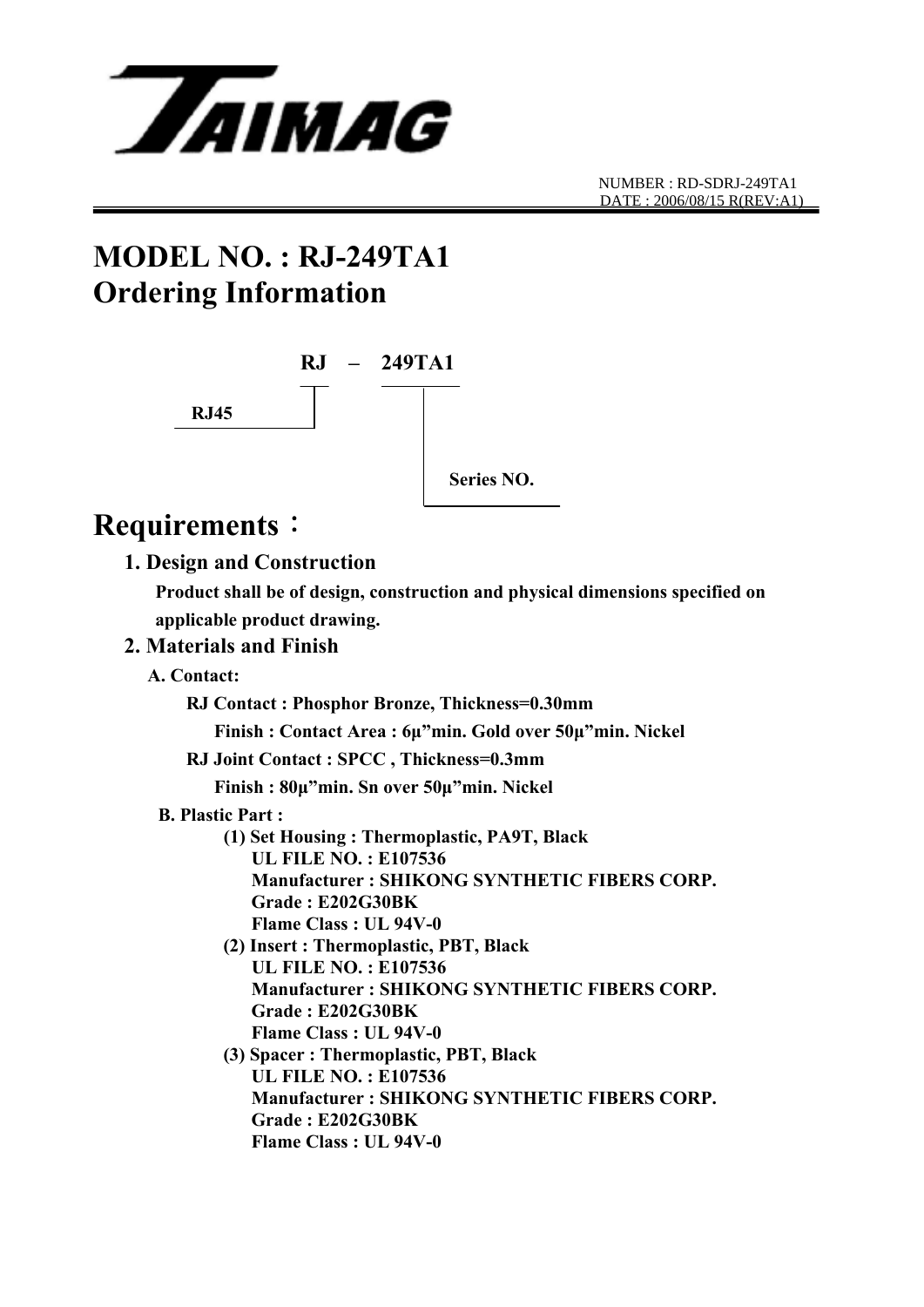

## **MODEL NO. : RJ-249TA1**

#### **C. Shield Material :**

 **Cartridge t=0.25mm 10**μ**"-20**μ**" Thick Nickel over Brass.** 

#### **3. Ratings**

- **(1) Voltage rating : 125 VAC**
- **(2) Current rating : 1.5A**

#### **Durability :**

- **(1)1000 cycles with no function damage for RJ-45 . Abnormalities shall be present after the test.**
- **(2)Low Level Contact Resistance : ΔR=30mΩ maximum (final)** 
	- **(3)The sample should be mounted in the tester and fully mated and unmated 500 times per hour at the rate of 25mm/min.EIA-364-09C.**